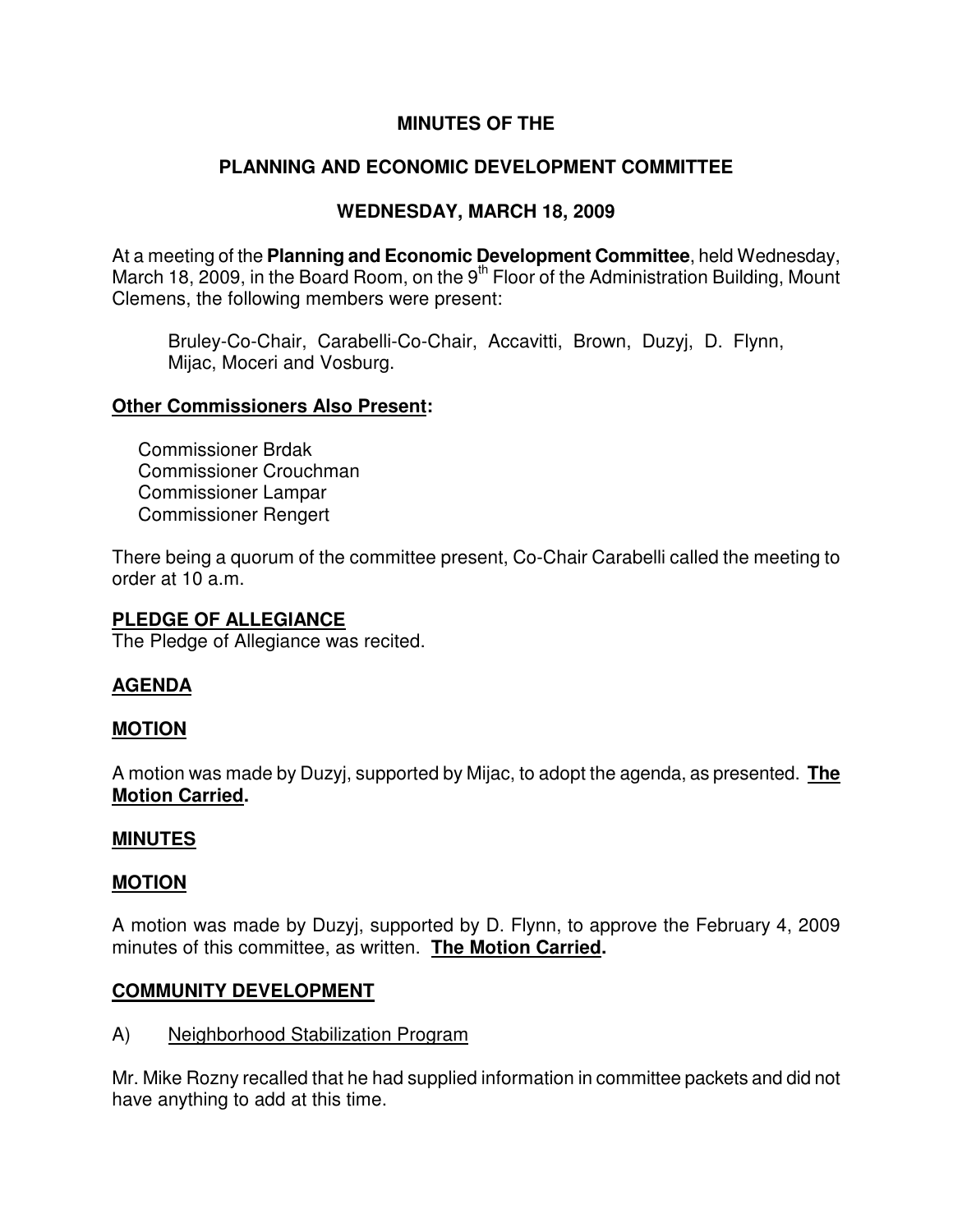## **COMMITTEE RECOMMENDATION – MOTION**

A MOTION WAS MADE BY BROWN, SUPPORTED BY D. FLYNN, TO RECOMMEND THAT THE BOARD OF COMMISSIONERS APPROVE THE NEIGHBORHOOD STABILIZATION PROGRAM POLICIES.

The following commissioners spoke: Vosburg and Duzyj.

Co-Chair Carabelli called for a vote on the motion and **THE MOTION CARRIED.**

B) Community Services Request for HOME Chore Funding

## **COMMITTEE RECOMMENDATION – MOTION**

A MOTION WAS MADE BY MIJAC, SUPPORTED BY D. FLYNN, TO RECOMMEND THAT THE BOARD OF COMMISSIONERS APPROVE THE REQUEST TO APPROPRIATE \$56,000 IN COMMUNITY DEVELOPMENT BLOCK GRANT FUNDING TO BE USED FOR CHORE SERVICES. **THE MOTION CARRIED.** 

## **BUSINESS RETENTION**

• Economic Development Retention Visits

Co-Chair Carabelli spoke about the last outreaches that were done at Campbell Ewald, National Coney Island, and Ford Motor Company in Romeo.

The following commissioners spoke: Duzyj and Carabelli.

There was no motion made.

## **BUSINESS ATTRACTION**

## A) Upcoming Attraction Opportunities (Hannover, Germany)

Mr. Bob Tess gave a verbal presentation on the upcoming Hannover, Germany event to be held April 20-24. The event is: Investment Mission – Hannover Fair – Wind 2009.

## **MOTION**

A motion was made by Vosburg, supported by D. Flynn, to approve the request for international travel to Germany. **Forward to the Finance Committee.** 

The following commissioner spoke: Duzyj.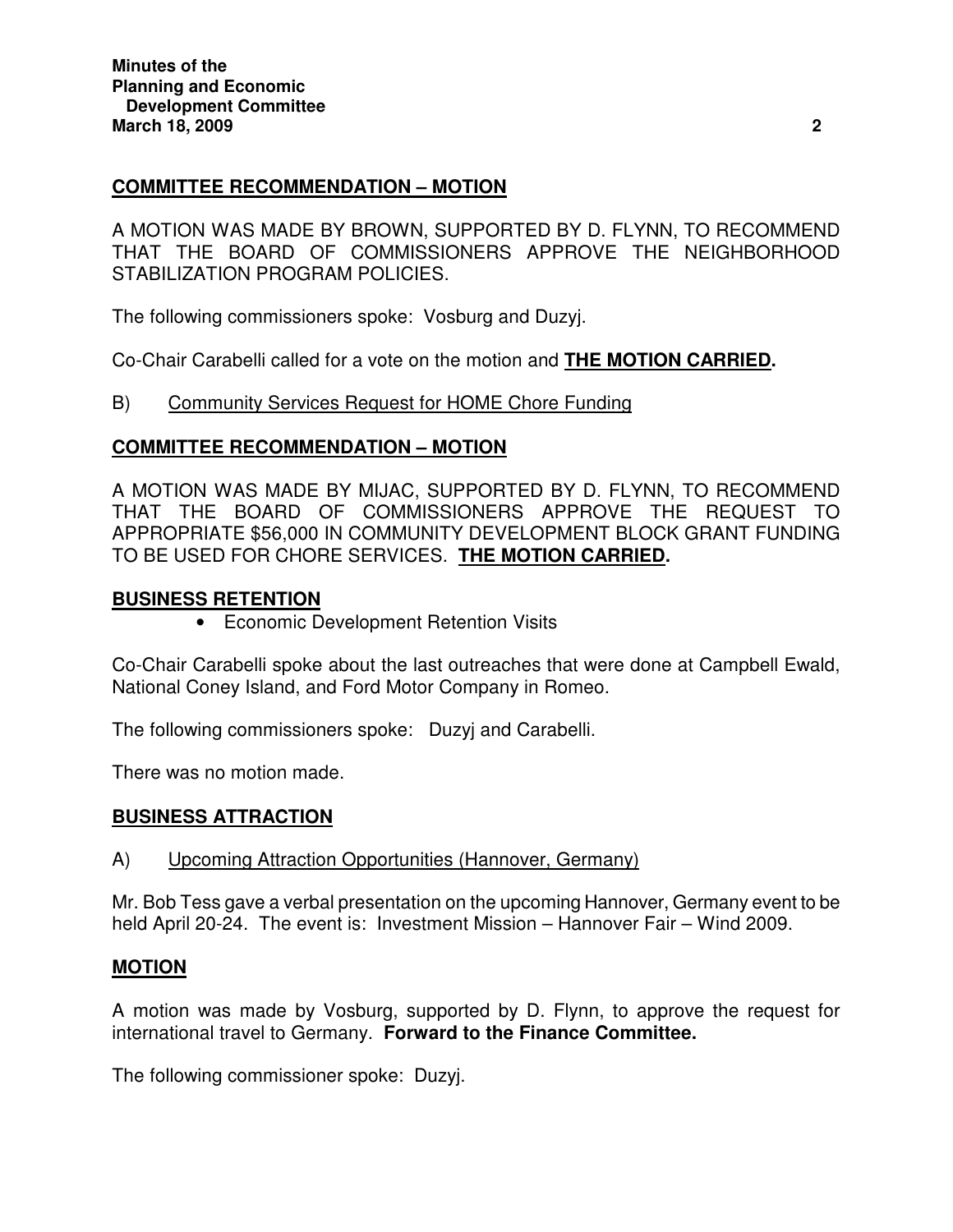Co-Chair Carabelli called for a vote on the motion and **The Motion Carried.**

B) Adoption of Framework: Harmonious Hand Approach to Business Attraction

Co-Chair Bruley gave a verbal presentation.

## **COMMITTEE RECOMMENDATION – MOTION**

A MOTION WAS MADE BY D. FLYNN, SUPPORTED BY DUZYJ, TO RECOMMEND THAT THE BOARD OF COMMISSIONERS ADOPT THE FRAMEWORK OF THE HARMONIOUS HAND APPROACH TO BUSINESS ATTRACTION.

The following commissioners spoke: Duzyj, Bruley, Vosburg and Brown.

Co-Chair Carabelli called for a vote on the motion and **THE MOTION CARRIED.** 

## **BUSINESS EXPANSION**

A) Presentation on 2008 Macomb County Economic Investment Summary

Mr. Tess gave a verbal presentation.

## **MOTION**

A motion was made by Vosburg, supported by Moceri, to receive and file the report on the 2008 Macomb County Economic Investment Summary. **The Motion Carried.** 

B) Macomb-Oakland University Incubator/SmartZone

Mr. Stephen Cassin gave a verbal presentation. He noted that this past week they received an additional \$385,000 in federal funding.

## **MOTION**

A motion was made by Vosburg, supported by Accavitti, to receive and file the report on the Macomb-Oakland University Incubator/SmartZone. **The Motion Carried.** 

## **TRANSPORTATION**

• Gratiot Avenue Access Management Plan

Co-Chair Carabelli said that there was no report at this time. He moved on to the next agenda item.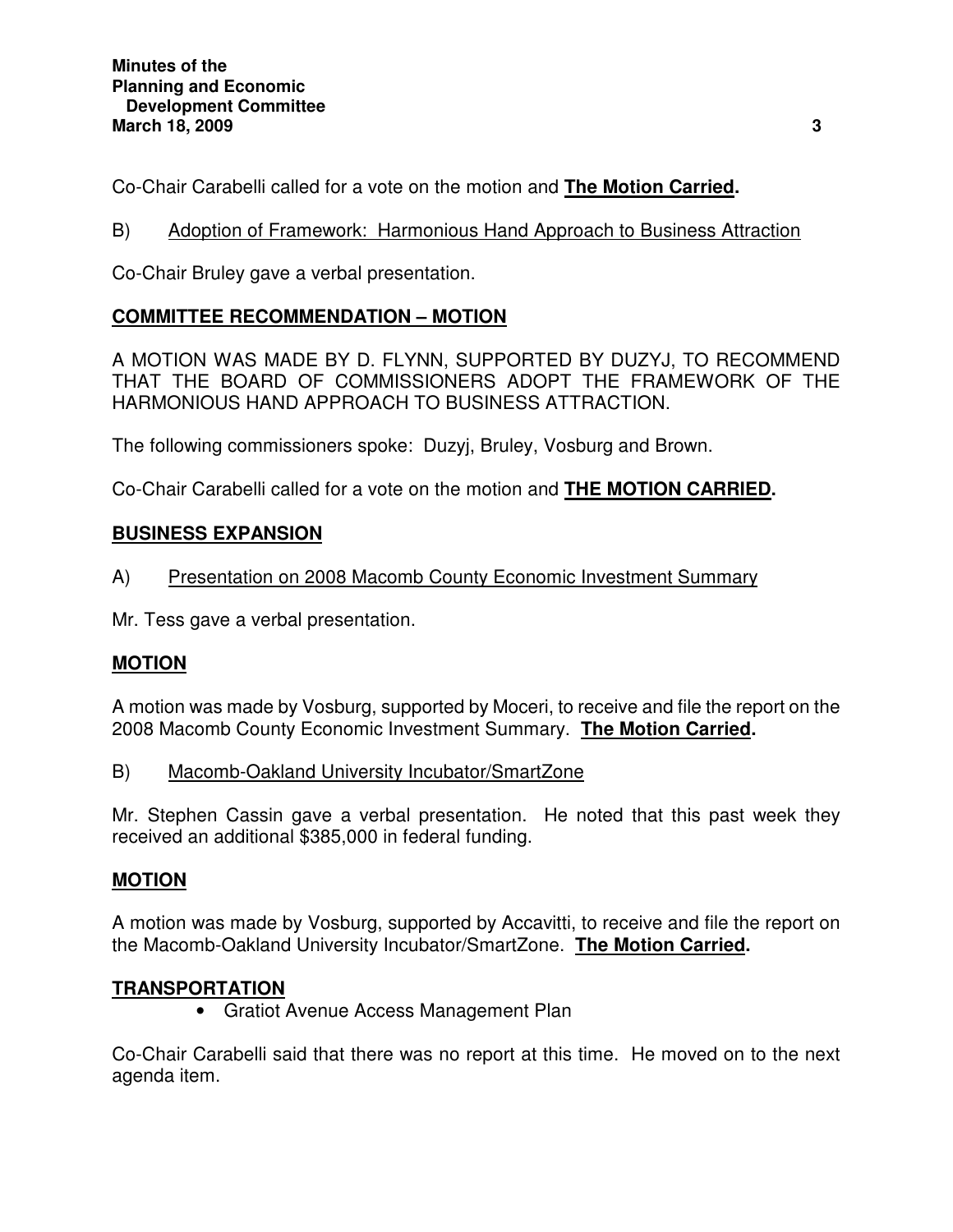## **COMMUNITY PLANNING & ASSISTANCE**

A) Countywide Trail Master Plan

Mr. John Crumm gave a PowerPoint presentation.

## **MOTION**

A motion was made by Brown, supported by Vosburg, to receive and file the report on the Countywide Trail Master Plan.

The following commissioners spoke: Carabelli and Bruley.

Co-Chair Carabelli called for a vote on the motion and **The Motion Carried.** 

B) University of Michigan Urban Planning Projects

Co-Chair Carabelli said that there was no report at this time. He moved on to the next agenda item.

#### **REGIONAL PARTNERSHIPS**

• Report on EDCSEM Trip to Washington, DC

Mr. Cassin gave a verbal presentation.

## **MOTION**

A motion was made by Duzyj, supported by Moceri, to receive and file the report on the EDCSEM trip to Washington, DC. **The Motion Carried.** 

#### **MARKETING & PROMOTION**

- Economic Development Marketing Materials
- Film Macomb

#### Economic Development Marketing Materials

Co-Chair Carabelli said that there was no report at this time. He moved on to the next item: Film Macomb.

#### Film Macomb

Ms. Maria Zardis gave a verbal presentation.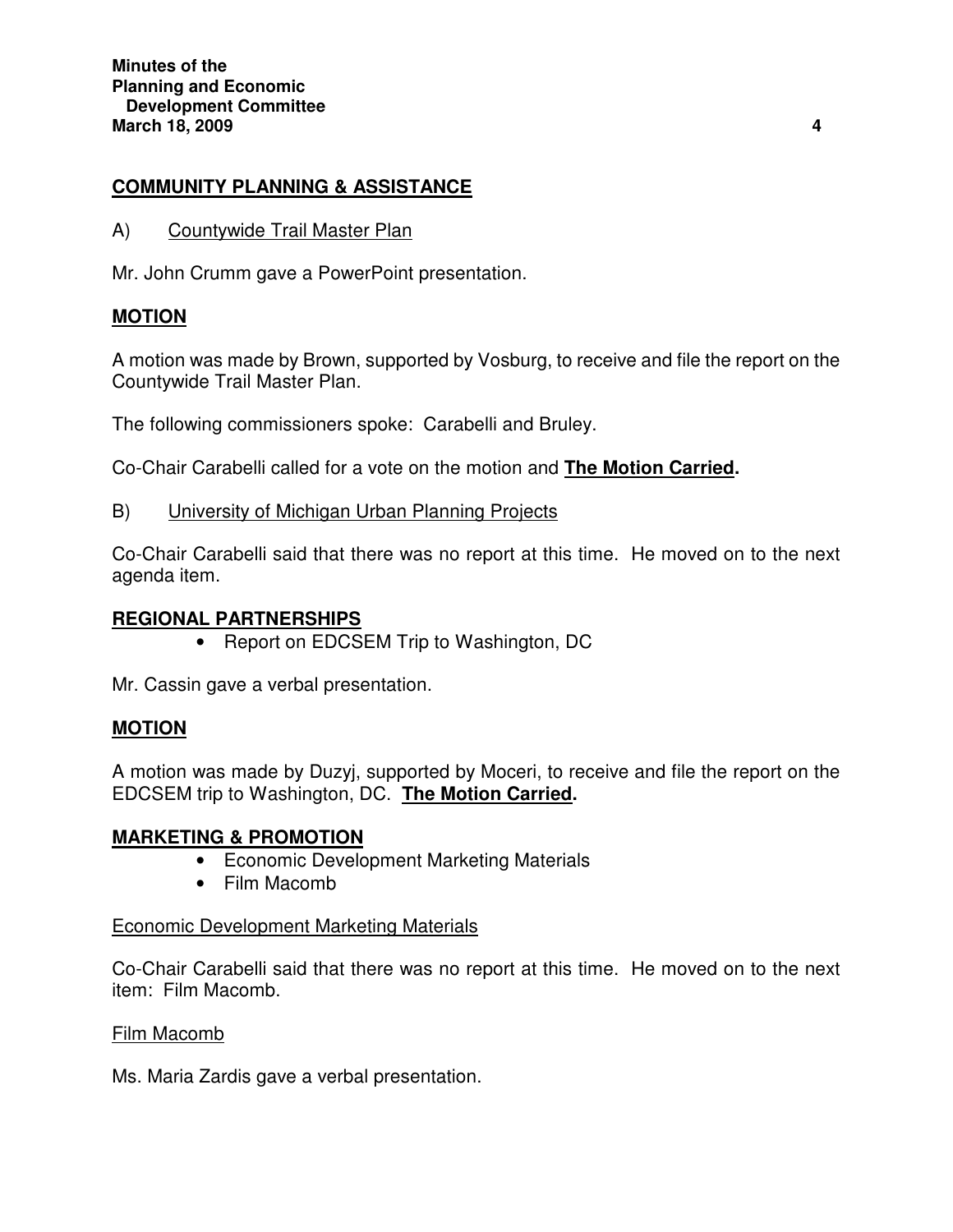The following commissioners spoke: Brown, Bruley and Vosburg.

## **MOTION**

A motion was made by D. Flynn, supported by Moceri, to receive and file the report on Film Macomb. **The Motion Carried.** 

## **TOURISM**

- Lake St. Clair Initiative
- Chesterfield Township Convention Center

Co-Chair Carabelli said that there was no report on Tourism. He moved on to the next agenda item.

## **ADMINISTRATIVE**

## A) Request to Place Additional Names on Departmental Credit Card Account

Mr. Cassin gave a verbal presentation.

## **MOTION**

A motion was made by Brown, supported by Vosburg, to approve to add additional names to the Departmental Credit Card Account, as submitted. **Forward to the Finance Committee. The Motion Carried.** 

B) Report on Planning and Economic Development Department Organization Structure

For commissioners viewing, an Organization Chart 2009 was displayed on the overhead drop down screens.

Mr. Cassin gave a verbal presentation.

#### **MOTION**

A motion was made by Vosburg, supported by Duzyj, to receive and file the report on the Planning and Economic Development Department Organization Structure.

The following commissioners spoke: Vosburg, Bruley, Brown and Moceri.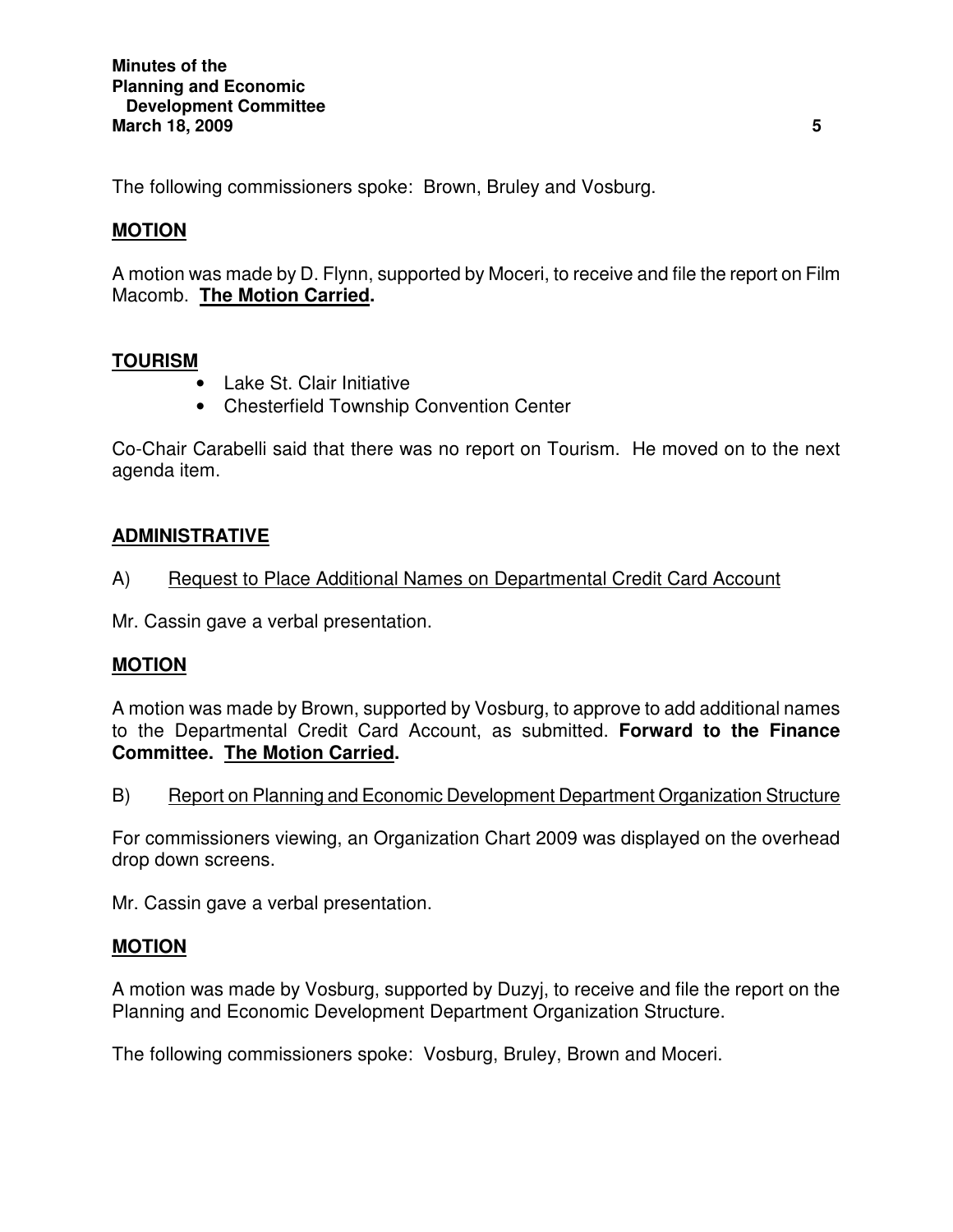## **MOTION**

A motion was made by D. Flynn, supported by Duzyj, to direct Mr. Cassin to bring forth a proposal for next month's committee meeting of filling the vacant positions with possible funding sources. The proposal should include a comparative analysis of funding and staff of other Michigan counties as well as counties across the nation that have similar populations to Macomb County. **The Motion Carried.** 

- C) Request to Participate in 2010 Regional Aerial Photography Flight
- Mr. Cassin gave a verbal presentation.

The following commissioner spoke: Carabelli.

## **COMMITTEE RECOMMENDATION – MOTION**

A MOTION WAS MADE BY VOSBURG, SUPPORTED BY BROWN, TO RECOMMEND THAT THE BOARD OF COMMISSIONERS AUTHORIZE THE PLANNING AND ECONOMIC DEVELOPMENT DEPARTMENT TO PARTICIPATE IN THE SEMCOG 2010 AERIAL PHOTOGRAPHY FLIGHT AT AN ESTIMATED COST OF \$11,000. FUNDING IS AVAILABLE IN THE DEPARTMENT'S AERIAL PHOTO ACCOUNT.

The following commissioners spoke: Duzyj and Brown.

Co-Chair Carabelli called for a vote on the motion and **THE MOTION CARRIED.** 

#### **ECONOMIC DEVELOPMENT EVENTS** ٦

- February 20 Macomb County Energy Manufacturing Workshop (update)
- March 25 SBTDC, Business Legal Issues
- March 27 SBTDC, Marketing Your Business
- April 8 SBTDC, Fundamentals of Starting a Business
- April 14 Center for Automotive Research, Road to Renewal: A Summit on the Changing Automotive Industry (Chicago)
- April 15 SBTDC, Fundamentals of Writing a Business Plan
- April 16 SBTDC, Team SBA Financing Roundtable

Mr. Tess gave a verbal presentation.

The following commissioners spoke: Brown and Bruley.

There was no motion made.